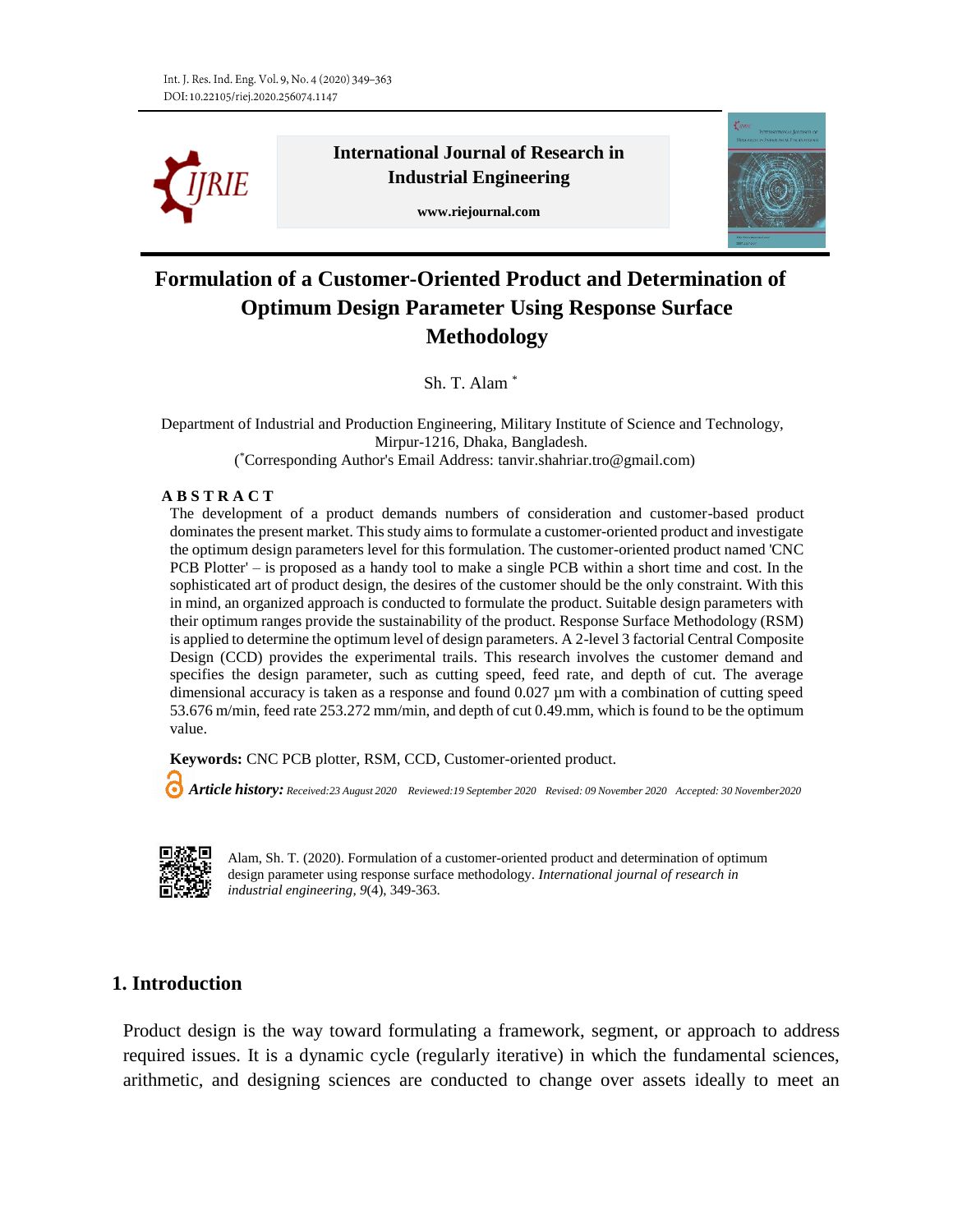expressed target. The planning cycle is the foundation of targets, investigation, development, testing, and assessment [1].

A Printed Circuit Board (PCB) precisely underpins and electrically associates electronic segments utilizing conductive tracks, cushions, and different highlights carved from at least one sheet of copper layers covered onto and between layers of a non-conductive substrate [2]. So sometimes, for testing or prototyping, a small quantity of PCB is required.

Quality can be characterized as an item or an administration's ability to continually meet or surpass customer desires. Customers are keen on different parts of value contingent on necessities, which may shift broadly from case to case [3]. Customers might not have a total thought regarding quality, yet it ought to be our concentration to give them administration (designing details) relating to their apparent thought regarding quality. There are numerous methods used to characterize designing determinations.

In this paper, the House Of Quality (HOQ) and functional decomposition are combined to develop the product. The results of this paper can provide a standard tool for the sustainable development of a customer-oriented product. Response Surface Methodology (RSM) is incorporated to evaluate the interactions and the optimum value of design parameters.

RSM must be conducted at the product design phase of a product's development process. RSM consists of a group of mathematical and statistical techniques based on the fit of empirical models to the experimental data obtained with experimental design [4]. "RSM represents the relationships between several explanatory variables and one or more responses" [5, 6]. Box-Behnken, Plackett Burman, full factorial are some experimental designs available, including Central Composite Design (CCD). RSM includes some significant steps such as experimental design, estimating the test region for independent variables, ANOVA analysis.

The unpredictability of customer desire has expanded significantly, bringing about the uncertainty of product demand. Investigating customer demand would be essential for predicting the market and developing any particular product. This study addresses the following research motivation:

- What are the customer's desires?
- What will be the technical specification depending on the customer's desires?
- How accurately will the product satisfy customer demand?
- What will be the design parameters for that particular product?
- What will be the design parameter's optimum level?

This paper is organized as follows: Section 2 considers the literature review and the research gap. Section 3 and 4 consider a detailed study of the HOQ, black box model, cluster function decomposition, and component hierarchy. Section 5 is presented to illustrate the design of experiment for finding the optimum level of design parameters.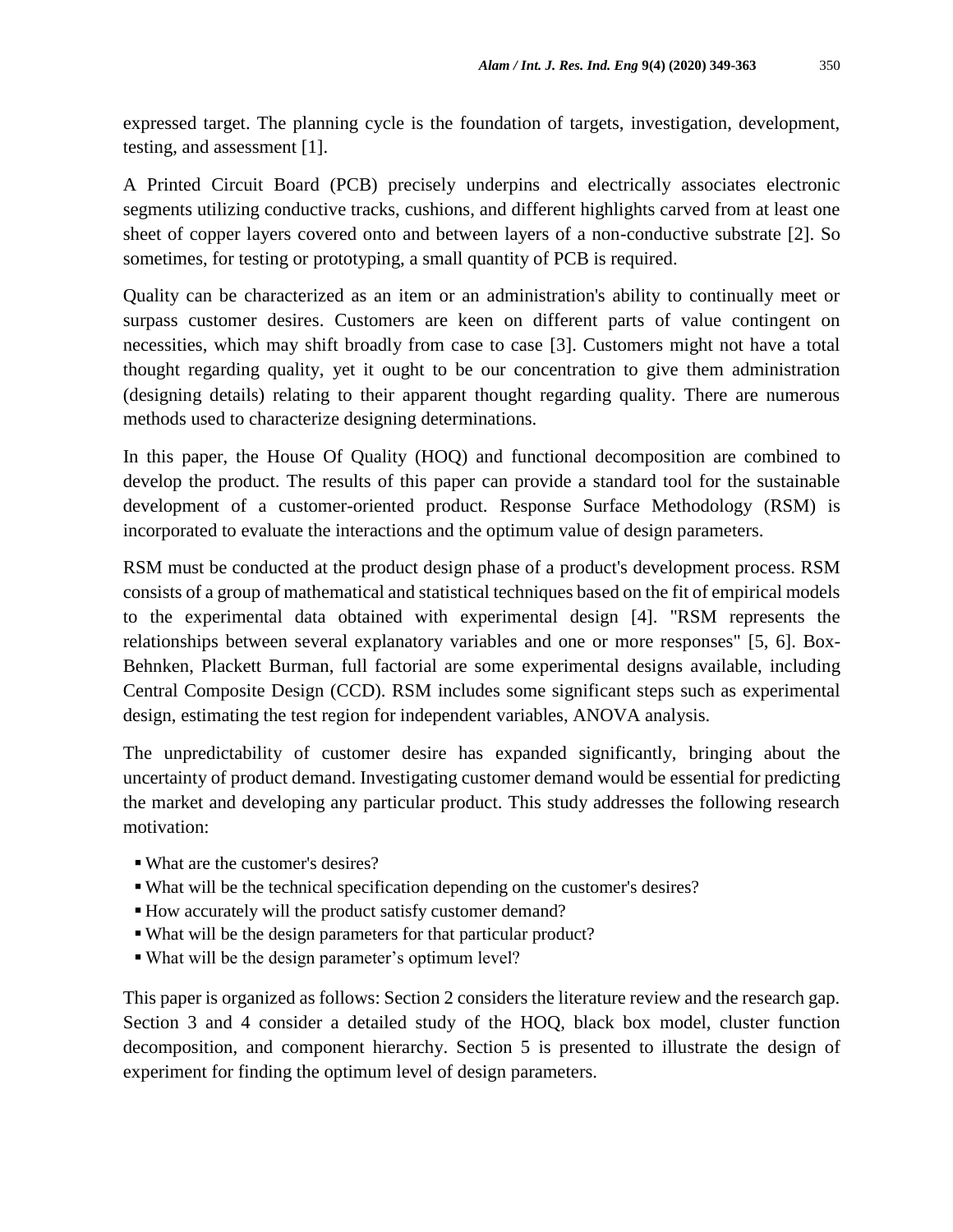## **2. Literature Review**

Customer prerequisites assume a significant function in ensuring an organization's new item improvement tries' competitive advantages. Lin et al. [7] conducted a study based on the Analytic Hierarchy Process (AHP) and Interpretive Structural Modeling (ISM) for developing a customeroriented product.

Joung et al. [8] conducted a study for finding the market-oriented product. They have presented the utilization of text mining analysis of customer protests to distinguish customers' actual necessities by utilizing the Outcome-Driven Innovation (ODI) technique.

A quantitative survey and qualitative consumer interviews were conducted for conceptualizing Customer-Oriented Product Returns Service (COPRS) performance by Sajjanit and Rompho [9].

A weighted interval rough number based approach was developed for determining the Relative Importance Rating (RIR) of consumer desires in Quality Function Deployment (QFD) product planning [10].

An integrated design framework was developed for virtual enterprise-based customer-oriented product service systems by Guan et al. [11]. With the precise feeling of customer prerequisites, organizations can respond straightforwardly to these necessities to improve their items. To handle the issue, the proposed method obtained customer prerequisites utilizing a Fuzzy Kano Model (FKM) and Benchmarking hypothesis for the degree of fulfillment improvement of every item quality from the part of customer observation and contender execution can be both estimated [12]. A dominance-based rough set approach was conducted in product development [13].

Many researchers have already conducted considering different approaches. However, there remains some research gap in integrating customer-oriented product development and its performance. This study is focused on conducted a detailed study in integrating the product development process and product performance.

## **3. Methodology**

QFD process starts with feedback from potential customers, is a structured process to evaluate customer desires, and transferring them into appropriate processes to meet those needs [14]. QFD utilizes a cross-practical group to decide customer wants and convert them into a product's design process through an organized and very much archived system [15]. HOQ is a sort of calculated guide that gives way between utilitarian arranging and correspondences, and it is the primary metric for QFD [16].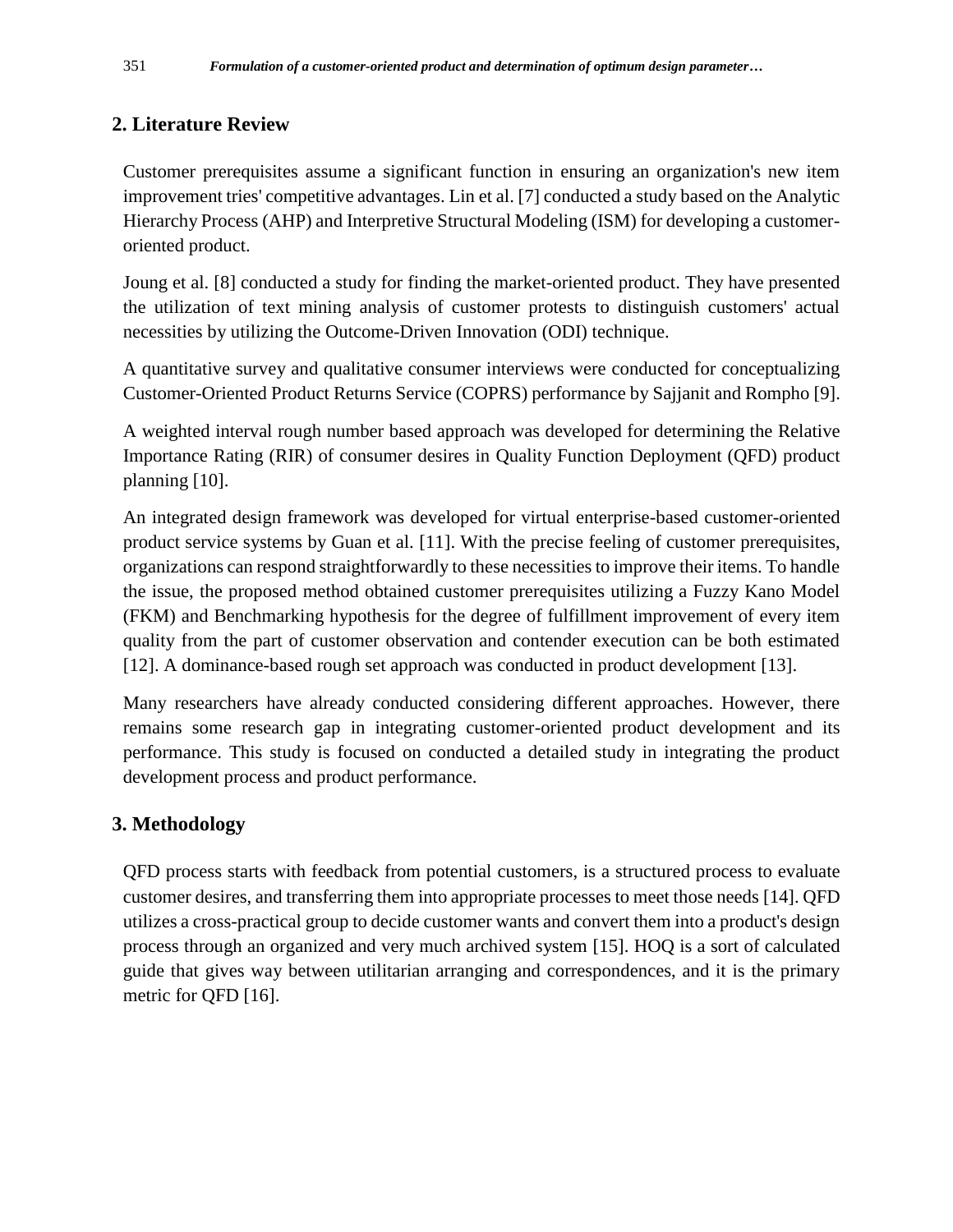#### **3.1. House of Quality**

The first step of QFD is to extract the customer's desires [17]. This includes both the stated and the implied demands of the customers. This is termed as the Voice Of the Customer (VOC). The data is extracted from the customers using various techniques such as interviews or surveys using various questionnaires. A survey is conducted on the feasibility of the product based on the needs of the customers. This section's main objective is to translate the VOC data into engineering specifications that can be used to design and manufacture the final product.

HOQ is a product planning matrix. These matrices are an excellent communicating tool, and they act as a reliable source of information during decision-making and communication. HOQ resembles a house, leading to characterizing the connection between customer wants and product abilities [18]. QFD 's HOQ for the CNC PCB Plotter is shown in *Figure 1*.



| Figure 1. HOQ for CNC PCB plotter. |  |
|------------------------------------|--|
|------------------------------------|--|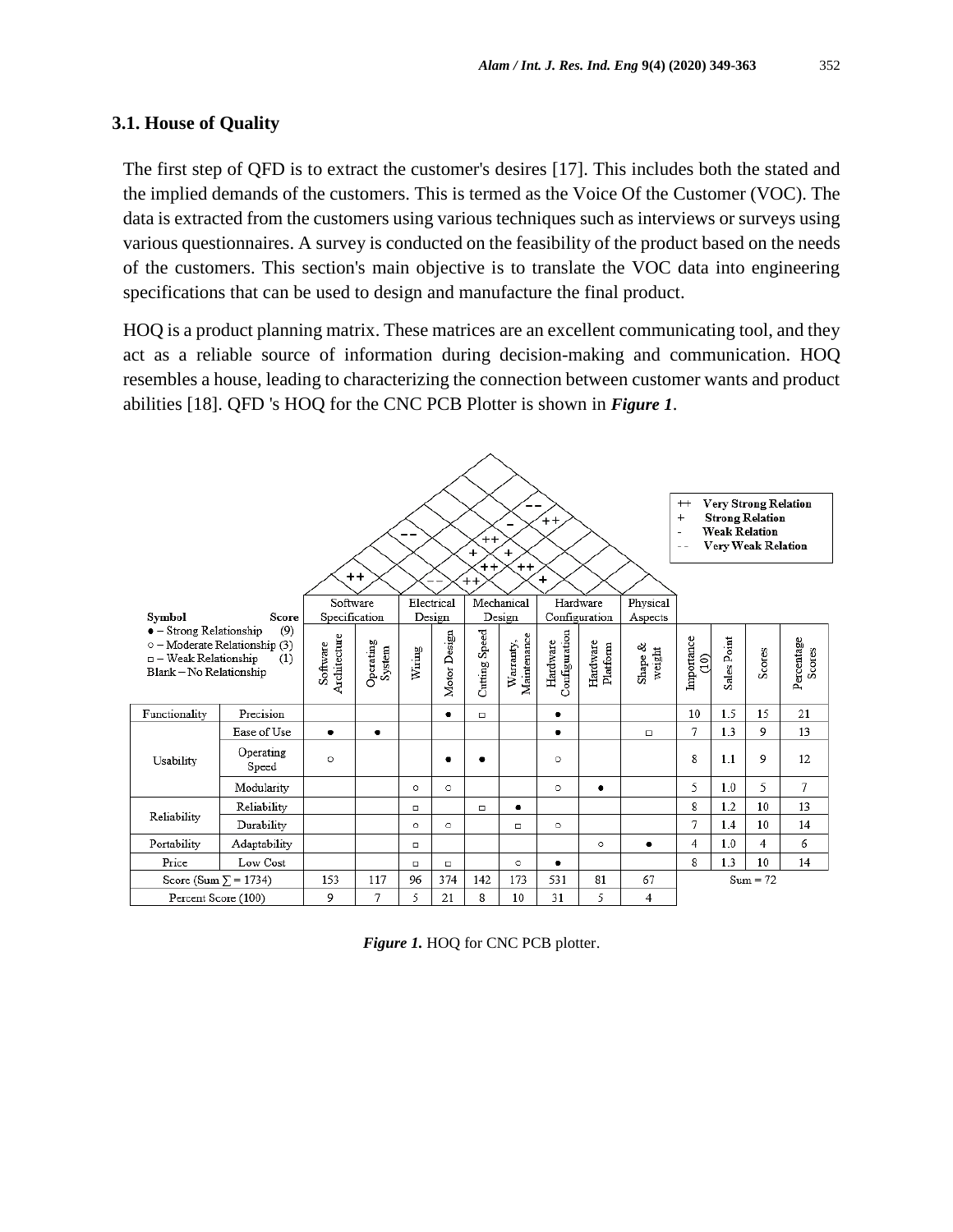## **3.2. Relationship between Customer Requirements and Technical Requirements**

| Customer<br>Requirement | Engineering<br>Requirement | Relationship  | Explanation                                                                           |
|-------------------------|----------------------------|---------------|---------------------------------------------------------------------------------------|
|                         | Motor Design               | Strong        | Good motor setup will provide high precision.                                         |
| Precision               | <b>Cutting Speed</b>       | Weak          | Cutting speed may affect precision.                                                   |
|                         | Hardware<br>Configuration  | Strong        | Accurate hardware configuration will assure good<br>finishing.                        |
|                         | Software<br>Architecture   | Strong        | Simple user interfaced software will make the process<br>easier.                      |
| Ease of Use             | <b>Operating System</b>    | Strong        | Popular operating system support will lessen user<br>hassle.                          |
|                         | Hardware<br>Configuration  | Strong        | Easeful hardware configuration will be efficient.                                     |
|                         | Shape & Weight             | Weak          | Simple shape always preferable.                                                       |
|                         | Software<br>Architecture   | Moderate      | Total process flow time is moderately dependent on<br>software architecture.          |
| <b>Operating Speed</b>  | Motor Design               | <b>Strong</b> | The optimally configured motor design will ensure<br>more incredible operating speed. |
|                         | <b>Cutting Speed</b>       | Strong        | Cutting speed is proportional to operating speed.                                     |
|                         | Hardware<br>Configuration  | Moderate      | Hardware configuration might affect the operating<br>speed.                           |
|                         | Wiring                     | Moderate      | A systematically wired machine may offer<br>modularity.                               |
| Modularity              | Motor Design               | Moderate      | A systematically designed motor will also offer<br>modularity.                        |
|                         | Hardware<br>Configuration  | Moderate      | Easy to assemble hardware parts will provide<br>modularity.                           |
|                         | Hardware Platform          | Strong        | Professionally designed hardware platform will<br>ensure easier modularity.           |

*Table 1.* Table explaining the relationship between the customer and technical requirements.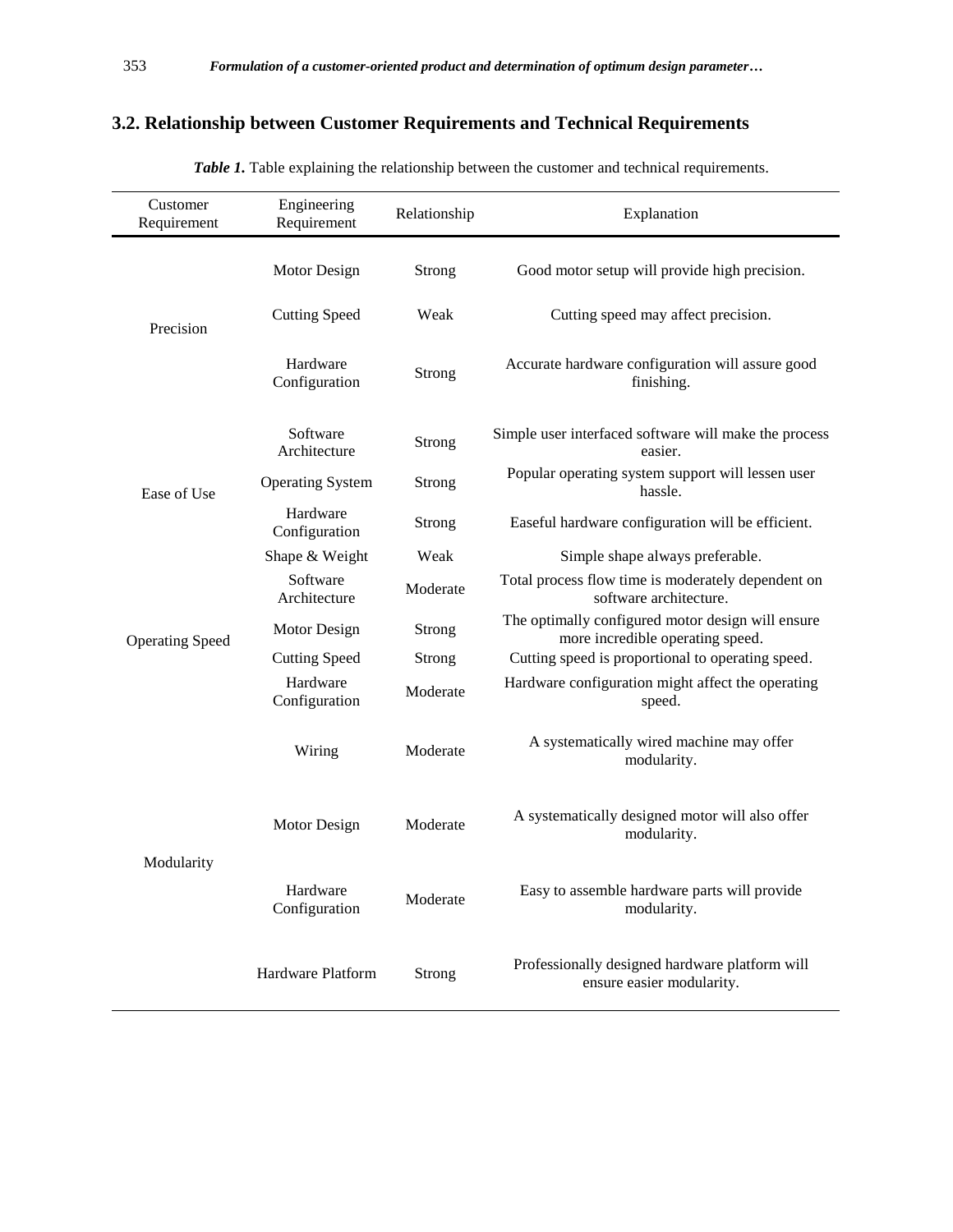| Customer<br>Requirement | Engineering<br>Requirement                    | Relationship  | Explanation                                                                              |
|-------------------------|-----------------------------------------------|---------------|------------------------------------------------------------------------------------------|
| Reliability             | Wiring                                        | Weak          | Better grade wire may be a key factor for reliability.                                   |
|                         | <b>Cutting Speed</b>                          | Weak          | Adaptable speed may ensure reliability.                                                  |
|                         | Warranty,<br>Maintenance                      | <b>Strong</b> | After-sale services will provide reliable customers.                                     |
|                         | Wiring                                        |               | Quality grade wire will increase the product's<br>durability.                            |
| Durability              | Motor Design                                  | Moderate      | A long-lasting motor will serve for a more extended<br>period.                           |
|                         | Warranty,<br>Maintenance                      | Weak          | Unwanted failure may be minimized through warranty<br>and maintenance.                   |
|                         | Hardware<br>Configuration                     | Moderate      | The materials used in hardware needs to be standard<br>for the long life of the product. |
|                         | Wiring<br>Hardware Platform<br>Shape & Weight |               | Wiring is a factor for adaptability.                                                     |
| Adaptability            |                                               |               | Easy to carry platform ensure adaptability.                                              |
|                         |                                               |               | The physical aspects are the key factors to the<br>adaptation to any situation.          |
| Low Cost                | Motor Design                                  |               | Powerful motor costs more.                                                               |
|                         | Warranty,<br>Moderate<br>Maintenance          |               | Warranty may increase the price                                                          |
|                         | Hardware<br>Configuration                     |               | Better hardware configuration will cost more                                             |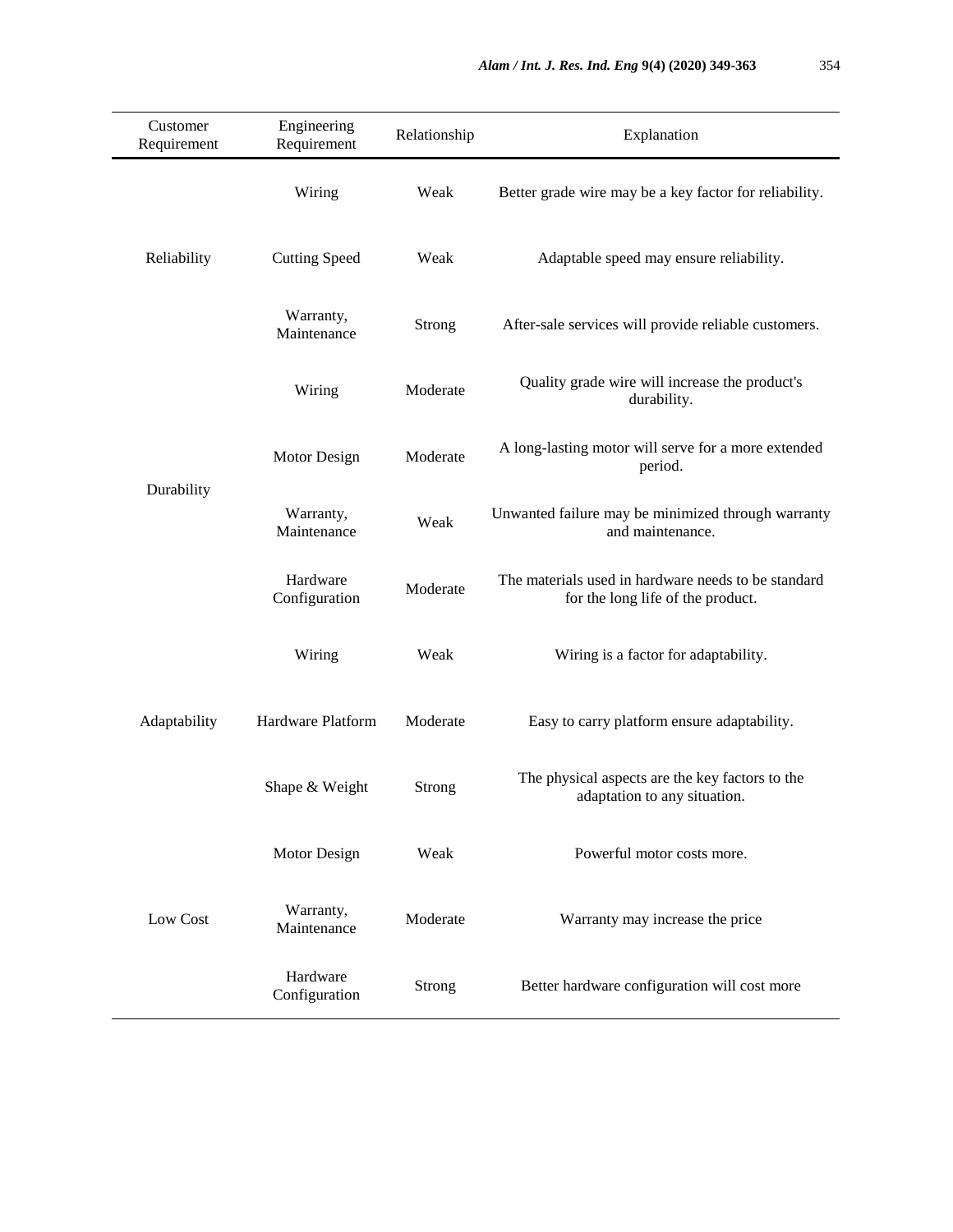#### **3.3. Importance Rating**

| <b>Observation Number</b> | <b>Engineering Requirement</b> | <b>Importance Rating</b> | Percentage Rating<br>$(\%)$ |
|---------------------------|--------------------------------|--------------------------|-----------------------------|
|                           | Software Architecture          | 153                      |                             |
|                           | <b>Operating System</b>        | 117                      |                             |
|                           | Wiring                         | 96                       |                             |
|                           | Motor Design                   | 374                      |                             |
|                           | <b>Cutting Speed</b>           | 142                      |                             |
|                           | Warranty, Maintenance          | 173                      | 10                          |
|                           | Hardware Configuration         | 531                      | 31                          |
|                           | Hardware Platform              | 81                       |                             |
|                           | Shape & Weight                 | 67                       |                             |

*Table 2.* Importance rating.

HOQ is the technique to estimate technical specifications to design a product based on the customer's voice. *Table 2* represents that the precision and durability of the product should be focused on the marketing purpose.

For technical specifications, hardware configuration (31%) and motor design (21%) are prioritized. On the other hand, the hardware platform (5%) and shape & weight (4%) are the least essential engineering requirements.

### **4. Functional Decomposition**

Functional decomposition is the decomposition of the functional process under specific consideration [19]. Functional decomposition allows the designer to work on each component one at a time that simplifies even the most complex machines.

#### **4.1. Black Box Model for CNC PCB Plotter**

The black box represents the inputs as well as outputs, with no information on its interior activities. The black box model for CNC PCB Plotter is shown in *Figure 2*.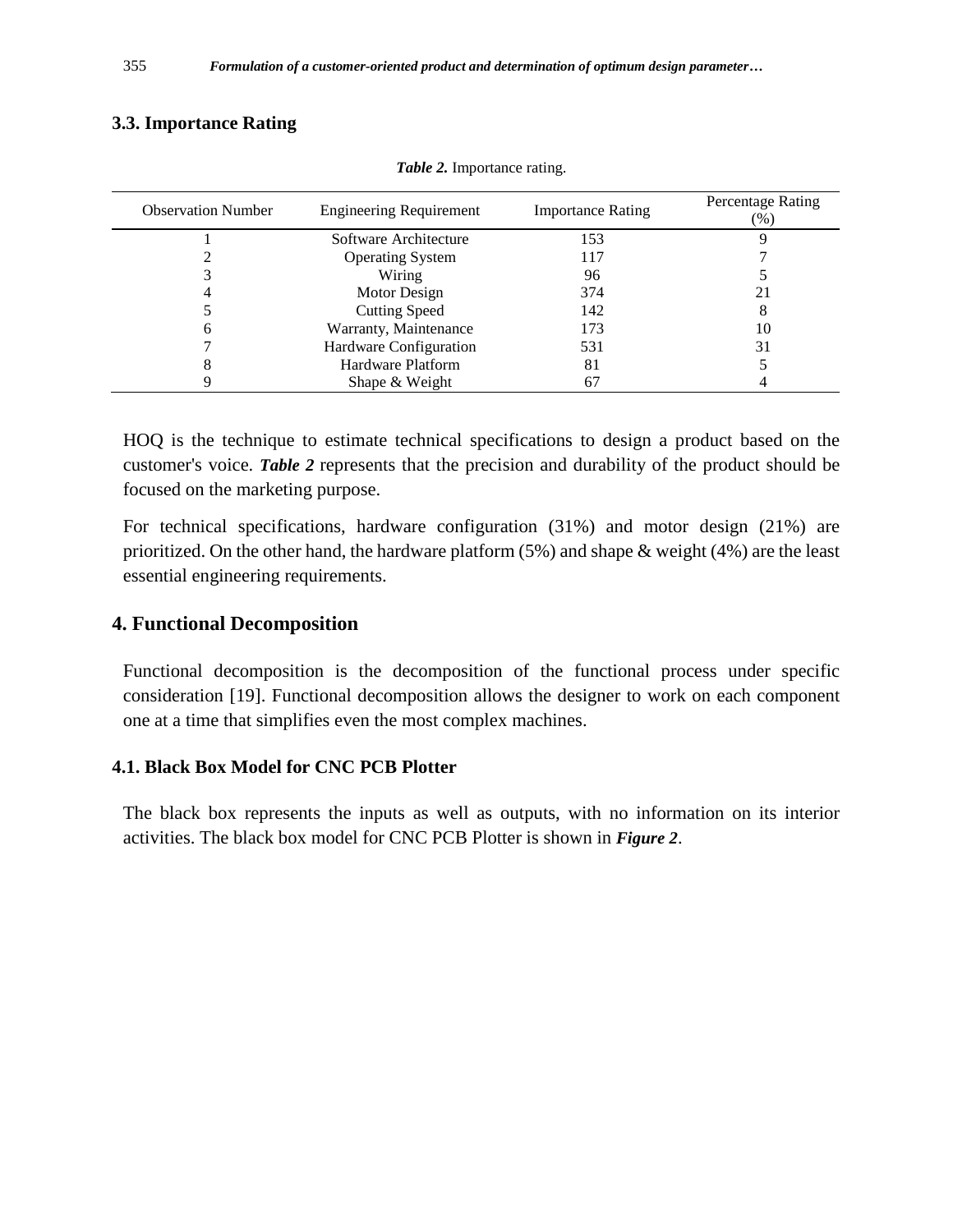

*Figure 2.* Black box model for CNC PCB plotter.

#### **4.2. Component Hierarchy for CNC PCB Plotter**

Component hierarchy expresses the relationship between components of the product considering structure and function. It divides the components into influential groups and subgroups to relate them. The component hierarchy of CNC PCB plotter is shown in *Figure 3*.



*Figure 3.* Component hierarchy for CNC PCB plotter.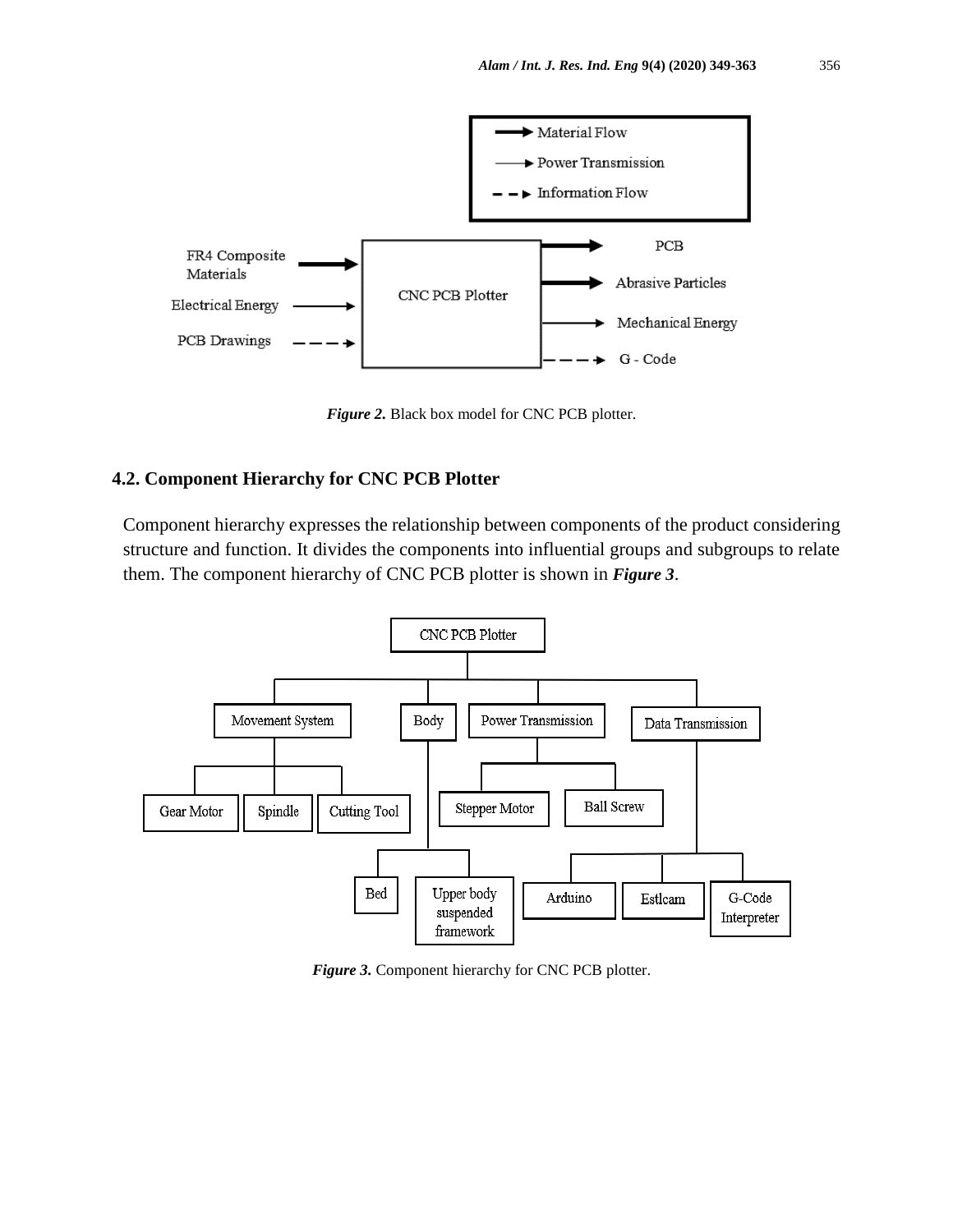### **4.3. Cluster Function Structure for CNC PCB Plotter**

The cluster function structure represents the overall mechanisms of a product and shows the relationship among them. The cluster function structure of the CNC PCB Plotter is shown in *Figure 4*.



*Figure 4.* Cluster function structure for CNC PCB plotter.

### **5. Design of Experiments**

Engineering experiments aim at determining the conditions that can lead to optimum performances [20]. RSM was developed by Box and Draper [21] and is a combination of the mathematical and statistical approaches used for the modeling of problems where the output (response) of interest is influenced by several inputs (factors) [21]. RSM responds to the entire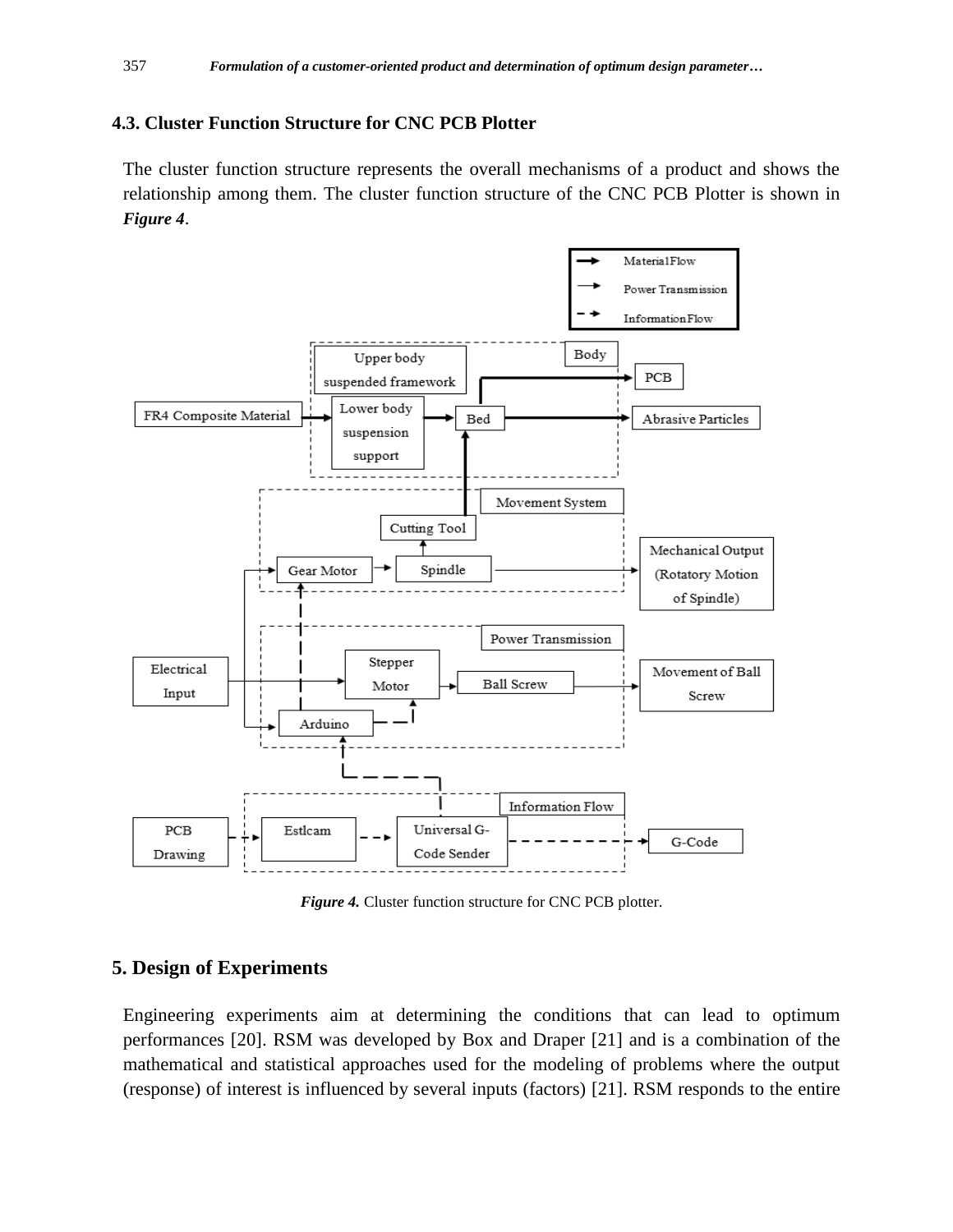factor space and locates the region of interest where the response reaches its optimal or nearoptimal value [20]. To study the effects of the designing parameters on the response, a secondorder polynomial response surface mathematical equation below by Box and Hunter [22] is used:

$$
Y_u = b_0 + \sum_{i=1}^n \, b_i x_i + \sum_{i=1}^n \, b_{ii} x_i^2 + \sum_{i < j}^n \, b_{ij} x_i x_j.
$$

Where,

 $Y_u$  is the corresponding response.

 $x_i$  (1, 2, 3, ................., n) are machining parameters.

b<sub>0</sub>, b<sub>1</sub>..., are second-order regression coefficients.

#### **5.1. Experimental Condition**

The DESIGN-EXPERT software of version 12.0.5 is used to develop the experimental plan. Experiments are designed based on the three-factor two levels small factorial design concept of RSM. In this study, the cutting speeds are used as a factor and range from 50 m/min to 100 m/min. The choice of this interval is made from previous research. Along with this, the independent variables are coded, considering the capacity of the CNC PCB plotter [23]. Levels of independent variables and coding identification are shown in *Table 3*.

*Table 3.* Coding of independent variables with their level.

| Level                   | Low             | High |
|-------------------------|-----------------|------|
| A: Cutting Speed, m/min | 50              | 100  |
| B: Feed Rate, mm/min    | 240             | 600  |
| C: Depth of Cut, mm     | $^{\prime}$ 0 1 | 0.5  |

#### **5.2. Experimental Layout**

The response that is considered for model development is average dimensional accuracy. The Mitutoyo Surftest SJ-210 is used to measure the average dimensional accuracy after each operation. The average dimensional accuracy on the operating surface is measured perpendicular to the feed marks after every cut [24]. An average of three readings is taken as the final result of dimensional accuracy. *Table 4* presents the experimental layout for this study.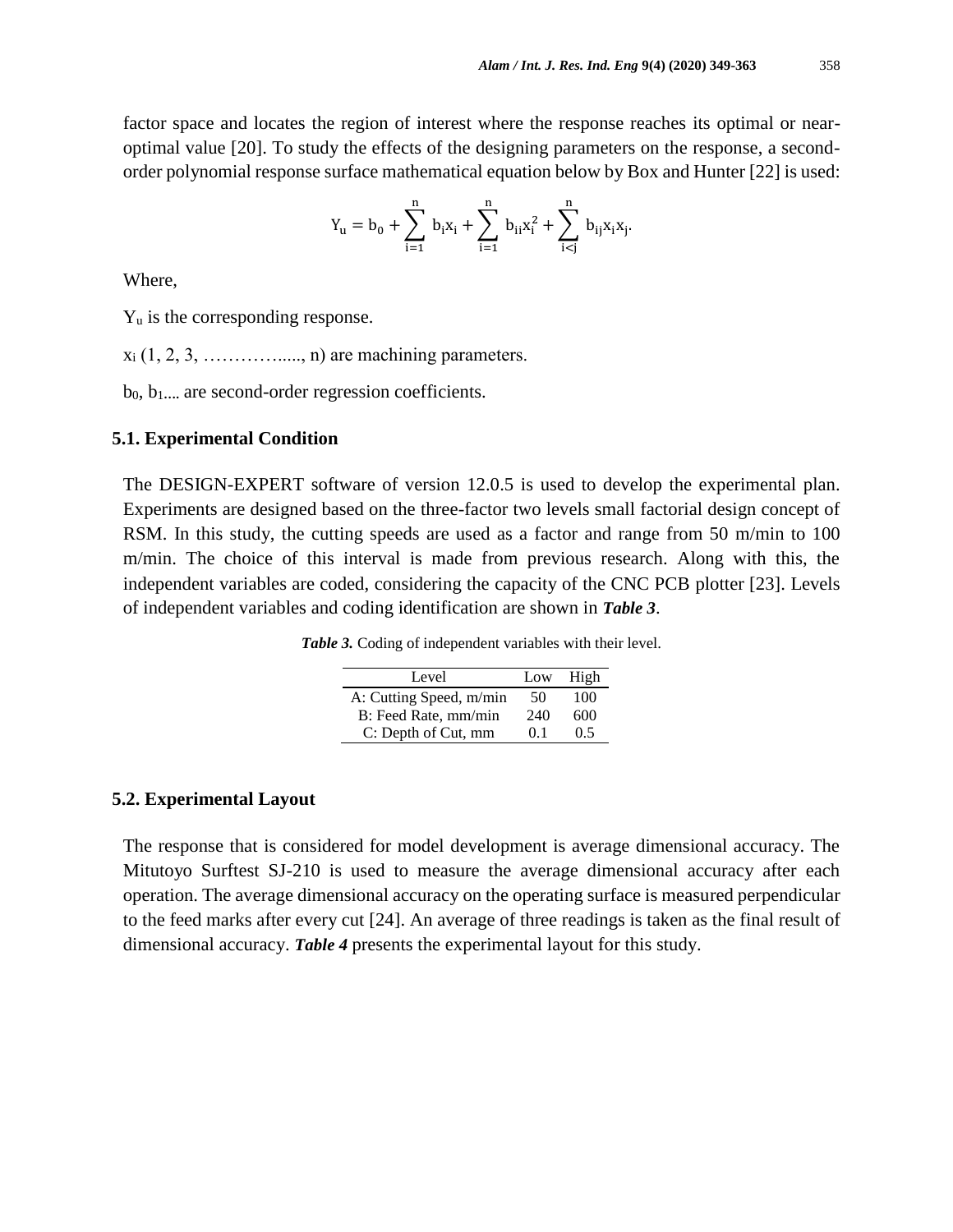| Run            | A: Cutting speed<br>(m/min) | B: Feed rate<br>(mm/min) | C: Depth of Cut<br>(mm) | Average<br>Dimensional<br>Accuracy $(\mu m)$ |  |
|----------------|-----------------------------|--------------------------|-------------------------|----------------------------------------------|--|
|                | 75                          | 420                      | 0.3                     | 0.4490                                       |  |
| $\overline{c}$ | 75                          | 420                      | 0.3                     | 0.5870                                       |  |
| 3              | 75                          | 420                      | 0.582843                | 0.5657                                       |  |
| 4              | 75                          | 420                      | 0.0171573               | 0.7020                                       |  |
| 5              | 75                          | 674.558                  | 0.3                     | 0.6457                                       |  |
| 6              | 75                          | 165.442                  | 0.3                     | 0.4657                                       |  |
| 7              | 75                          | 420                      | 0.3                     | 0.4800                                       |  |
| 8              | 50                          | 240                      | 0.1                     | 0.5330                                       |  |
| 9              | 100                         | 600                      | 0.1                     | 0.03763                                      |  |
| 10             | 100                         | 240                      | 0.5                     | 0.5320                                       |  |
| 11             | 75                          | 420                      | 0.3                     | 0.4473                                       |  |
| 12             | 110.355                     | 420                      | 0.3                     | 0.4320                                       |  |
| 13             | 75                          | 420                      | 0.3                     | 0.5100                                       |  |
| 14             | 39.6447                     | 420                      | 0.3                     | 0.5233                                       |  |
| 15             | 50                          | 600                      | 0.5                     | 0.6923                                       |  |

*Table 4.* Experiment layout.

RSM has been exploited to develop the mathematical models in terms of the investigated design parameters, i.e., cutting speed, feed rate, and depth of cut. According to the fit and summary tests, the quadratic model is suggested. The fitted dimensional accuracy model for this study is found to be as:

Average Dimensional Accuracy =  $0.170289 + 0.009614 \times$  cutting speed  $+ 0.002783 \times$  feed rate -3.98783 $\times$  depth of cut - 0.000047  $\times$  cutting speed  $\times$  feed rate + 0.029481  $\times$  cutting speed  $\times$  depth of cut + 0.003657  $\times$  feed rate  $\times$  depth of cut.

#### **5.3. Effect of Design Parameters**

The experimental trials found that the depth of cut tends to have the most significant effect on the response for a specified range of design parameters followed by cutting speed and feed rate. The response tends to decrease with an increase in depth of cut and increase with an increase in both cutting speed and feed rate. The interaction between cutting speed and depth of cut has a significant effect on average dimensional accuracy.

*Figure 5* illustrates the effect of cutting speed (A) versus feed rate (B) for a constant depth of cut of 0.3 mm. "The surface plot has been developed based on the regression model developed using the experimental data" [25]. It is cleared from the surface plot that the decrease in cutting speed (A) at the lower depth of cut (C) increases the possibility of finding more stable dimensional accuracy. An acceptable response can be observed at a lower feed rate (B) and lower depth of cut (less than 0.3 mm). So, for the most acceptable dimensional accuracy, the cutting speed (A) (from 50 to 75 m/min) and feed rate (B) (closer to 240 mm/min) should be lower at a lower depth of cut (less than 0.3 mm).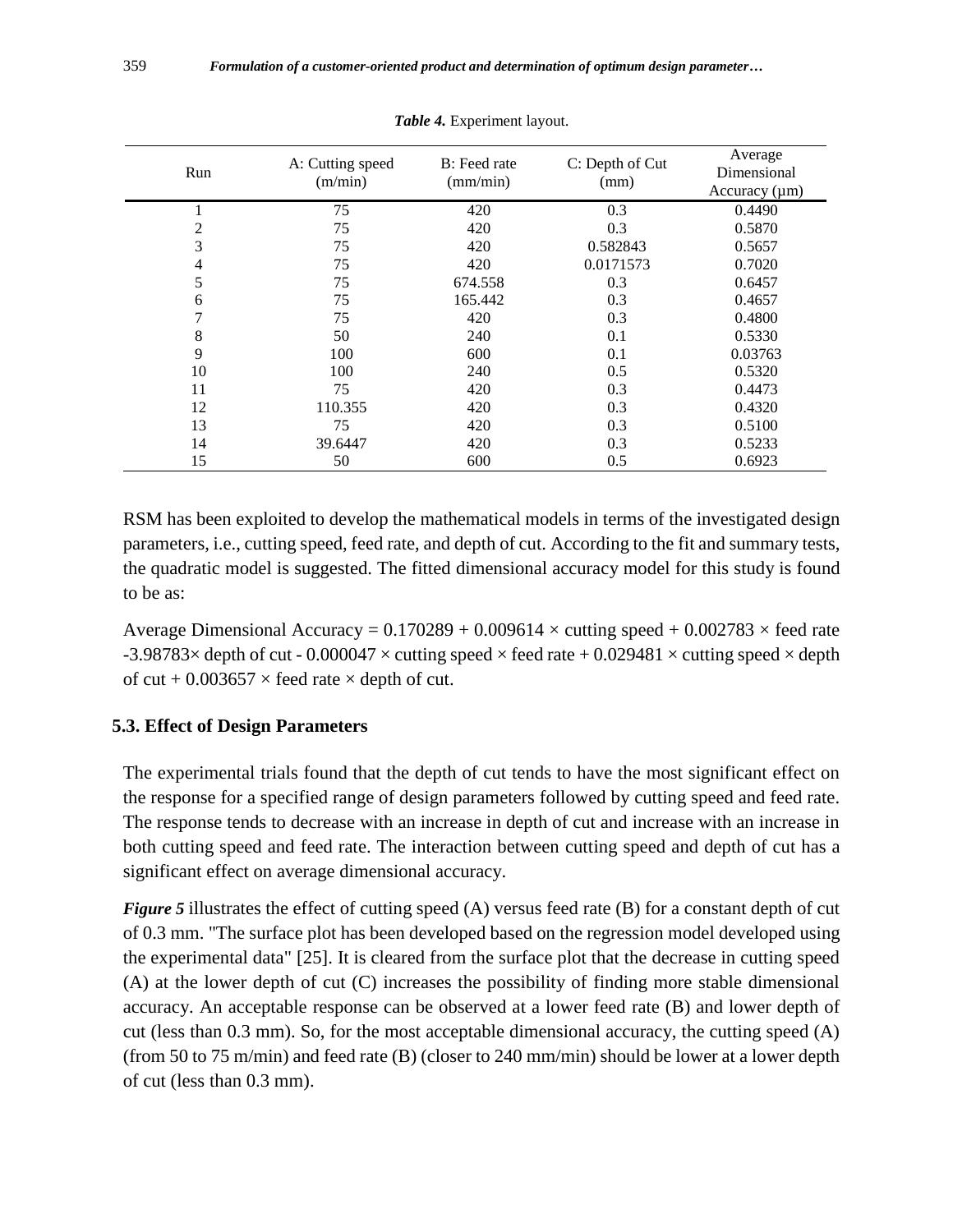

*Figure 5.* Effect of cutting speed (A) vs. feed rate (B). (Response as a function of cutting speed (A) and feed rate (B) for '0.3' level value of depth of cut (C) during the experimental run).

#### **5.4. Results and Discussion**

*Table 5* represents the designed parameters obtained after single response optimizations, and the DESIGN EXPERT software suggests ten possible solutions. All 10 solutions are accepted, but our preference is to get higher desirability. For this, cutting speed 53.676 m/min, feed rate 253.272 mm/min, and depth of cut 0.490 mm are recommended. These combinations of parameters will provide the average dimensional accuracy (Response) of 0.027  $\mu$ m. From these combinations of design parameters, the desirability of 100% can be achievable.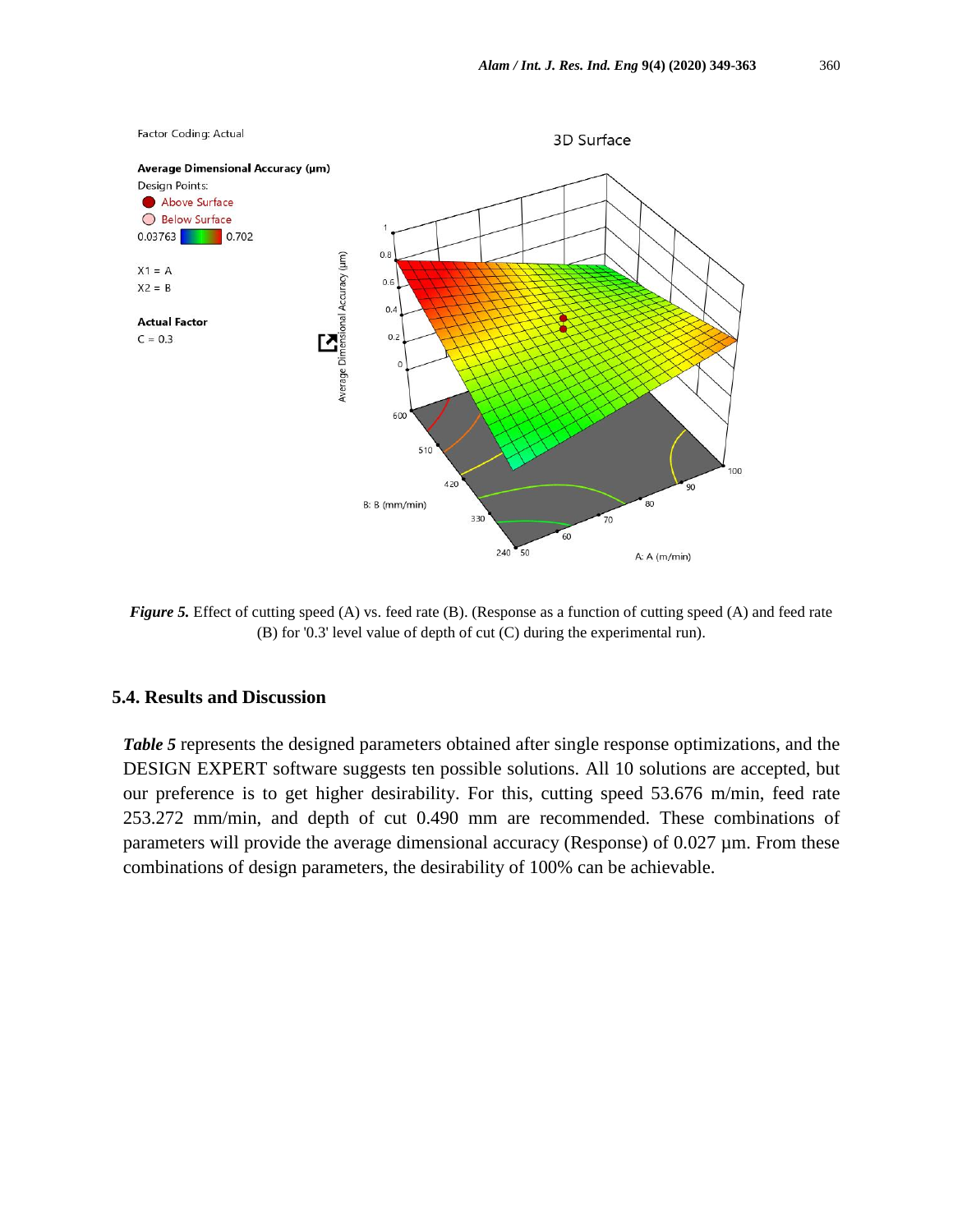| Solution | Factor 1:<br>A (m/min) | Factor 2:<br>$B \text{ (mm/min)}$ | Factor 3:<br>$C$ (mm) | Response<br>$(\mu m)$ | Desirability |          |
|----------|------------------------|-----------------------------------|-----------------------|-----------------------|--------------|----------|
|          | 53.676                 | 253.272                           | 0.490                 | 0.027                 | 1.000        | Selected |
| 2        | 53.043                 | 250.589                           | 0.491                 | 0.012                 | 1.000        |          |
| 3        | 50.685                 | 276.301                           | 0.495                 | 0.034                 | 1.000        |          |
| 4        | 52.501                 | 261.092                           | 0.485                 | 0.036                 | 1.000        |          |
| 5        | 51.903                 | 242.439                           | 0.497                 | $-0.029$              | 1.000        |          |
| 6        | 50.879                 | 266.824                           | 0.487                 | 0.027                 | 1.000        |          |
| 7        | 50.186                 | 244.670                           | 0.447                 | 0.035                 | 1.000        |          |
| 8        | 51.720                 | 258.328                           | 0.499                 | 0.001                 | 1.000        |          |
| 9        | 51.525                 | 247.838                           | 0.463                 | 0.032                 | 1.000        |          |
| 10       | 53.437                 | 247.393                           | 0.492                 | 0.009                 | 1.000        |          |

*Table 5.* Value of design parameters for optimizing the response.

#### **6. Conclusion**

In the process of formulating any customer-oriented product which makes the best use of electricity, a PCB is a must. Since the conventional process of getting a PCB made for a specific product is rather lengthy and is not very convenient, a CNC PCB plotter will make customized PCBs for any design project. This study will give the designers freedom, and it will make the entire designing process more customer-friendly, which makes the production process faster. Its compact size allows the integration of it into any place, and the optimum design parameters allow the customer to develop a more accurate product. Adopting this product will not only ensure the best use of a designer's visions, but it will also make the designing process more efficient. In specific, the findings of this study can be summarized as follows:

- The HOQ represents that hardware configuration (31%) and motor design (21%) should be prioritized based on the customer's demand for this particular product.
- The following model developed by RSM using the DESIGN-EXPERT 12.0.5 which can provide an accurate prediction of the values of average dimensional accuracy, with a confidence level of 100%: Average Dimensional Accuracy =  $0.170289 + 0.009614 \times$  cutting speed + 0.002783  $\times$  feed rate -3.98783 $\times$  depth of cut - 0.000047  $\times$  cutting speed  $\times$  feed rate + 0.029481  $\times$  cutting speed  $\times$ depth of cut +  $0.003657 \times$  feed rate  $\times$  depth of cut.
- The model suggests that the depth of cut has a strong individual influence on average dimensional accuracy, while the interaction effect of cutting speed and depth of cut also affects significantly. Usually, lower cutting speed (from 50 to 75 m/min) results in more acceptable dimensional accuracy. However, the feed rate (closer to 240 mm/min) should be lower at a low depth of cut (less than 0.3 mm) for finding more accurate dimensional accuracy.
- The combinations of parameters (cutting speed 53.676 m/min, feed rate 253.272 mm/min, and depth of cut 0.490 mm) will provide the average dimensional accuracy (Response) of 0.027  $\mu$ m with the desirability of 100%.

The following recommendations are for future works: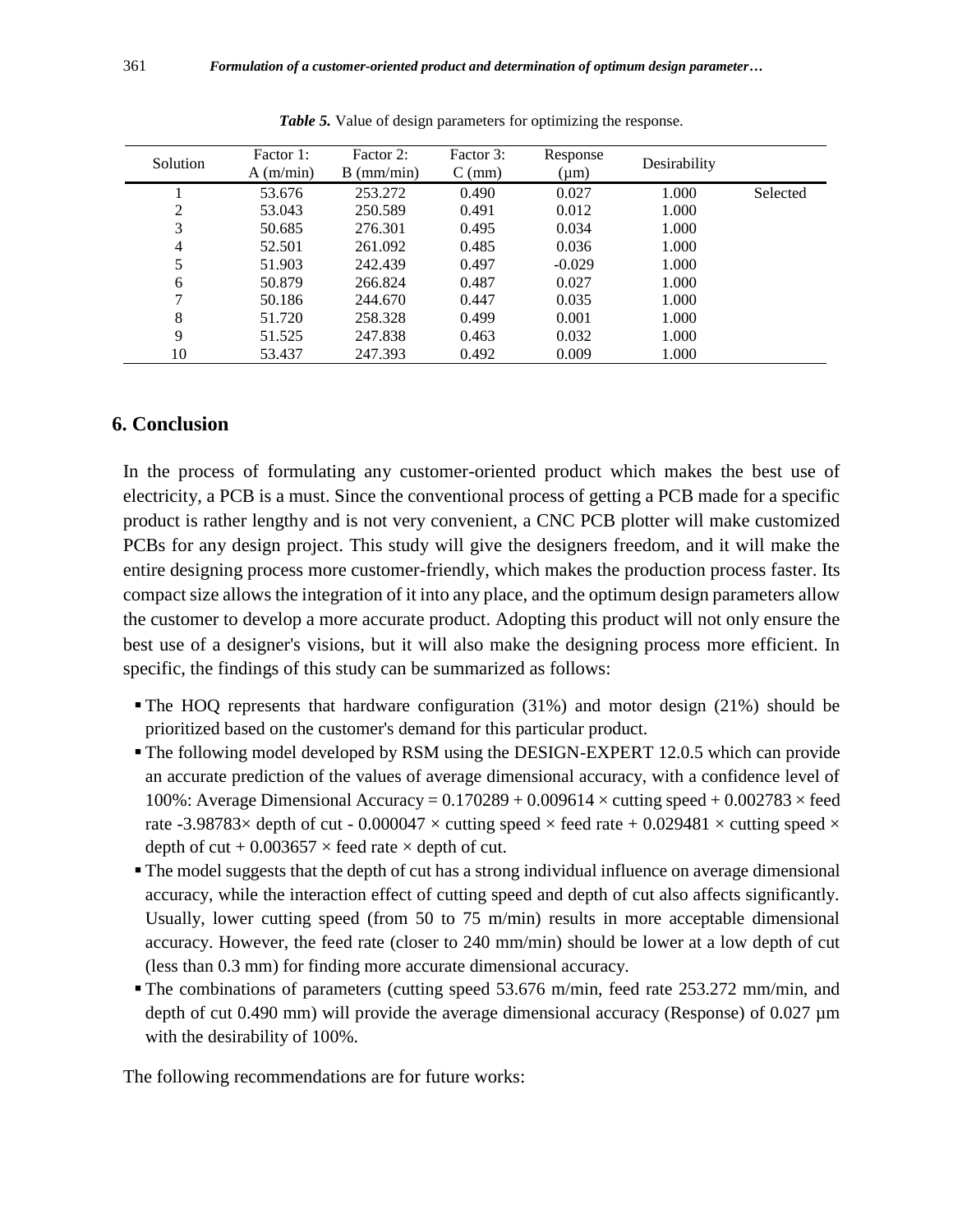- Experimentation can be done using a more comprehensive set of design parameters for considering the optimization process.
- Genetic Algorithm can be applied along with RSM for finding more accurate results.

#### **References**

- Kroes, P. (2009). Foundational issues of engineering design. In *philosophy of technology and engineering sciences* (pp. 513-541). North-Holland. [https://doi.org/10.1016/B978-0-444-51667-](https://doi.org/10.1016/B978-0-444-51667-1.50023-9) [1.50023-9](https://doi.org/10.1016/B978-0-444-51667-1.50023-9)
- [2] Huang, K., Guo, J., & Xu, Z. (2009). Recycling of waste printed circuit boards: a review of current technologies and treatment status in China. *Journal of hazardous materials*, *164*(2-3), 399-408. DOI: 10.1016/j.jhazmat.2008.08.051
- [3] Keen, C., & Etemad, H. (2012). Rapid growth and rapid internationalization: the case of smaller enterprises from Canada. *Management decision*, *50*(4), 569–590. DOI: 10.1108/00251741211220138
- Bezerra, M. A., Santelli, R. E., Oliveira, E. P., Villar, L. S., & Escaleira, L. A. (2008). Response surface methodology (RSM) as a tool for optimization in analytical chemistry. *Talanta*, *76*(5), 965-977. DOI: 10.1016/j.talanta.2008.05.019
- [5] Asghar, A., Abdul Raman, A. A., & Daud, W. M. A. W. (2014). A comparison of central composite design and Taguchi method for optimizing Fenton process. *The scientific world journal*. https://doi.org/10.1155/2014/869120
- Ozcelik, B., & Erzurumlu, T. (2006). Comparison of the warpage optimization in the plastic injection molding using ANOVA, neural network model and genetic algorithm. *Journal of materials processing technology*, *171*(3), 437-445. DOI: 10.1016/j.jmatprotec.2005.04.120
- [7] Lin, M. C., Wang, C. C., & Chen, T. C. (2006). A strategy for managing customer-oriented product design. *Concurrent engineering*, *14*(3), 231-244.
- Joung, J., Jung, K., Ko, S., & Kim, K. (2018). Customer complaints analysis using text mining and outcome-driven innovation method for market-oriented product development. *Sustainability*, *11*(1), 1- 14.
- [9] Sajjanit, C., & Rompho, N. (2019). Measuring customer-oriented product returns service performance. *The international journal of logistics management*. *Int. J. Logist. Manag,* 30(3), 772– 796. DOI: 10.1108/IJLM-06-2018-0157
- [10] Zheng, P., Xu, X., & Xie, S. Q. (2019). Correction to: a weighted interval rough number based method to determine relative importance ratings of customer requirements in QFD product planning. *Journal of intelligent manufacturing*, *30*(1), 459-459.
- [11] Guan, H., Alix, T., & Bourrieres, J. P. (2019). An integrated design framework for virtual enterprisebased customer-oriented product-service systems. *Procedia CIRP*, *83,* 198-203. DOI: 10.1016/j.procir.2019.03.143
- [12] Dou, R., Li, W., & Nan, G. (2019). An integrated approach for dynamic customer requirement identification for product development. *Enterprise information systems, 13*(4), 448-466. DOI: 10.1080/17517575.2018.1526321
- [13] Zhai, L. Y., Khoo, L. P., & Zhong, Z. W. (2009). A dominance-based rough set approach to Kansei Engineering in product development. *Expert systems with applications*, *36*(1), 393-402. DOI: 10.1016/j.eswa.2007.09.041
- [14] Delgado-Hernandez, D. J., Bampton, K. E., & Aspinwall, E. (2007). Quality function deployment in construction. *Construction management and economics*, *25*(6), 597-609. DOI: 10.1080/01446190601139917
- [15] Karsak, E. E., Sozer, S., & Alptekin, S. E. (2003). Product planning in quality function deployment using a combined analytic network process and goal programming approach. *Computers and industrial engineering*, *44*(1), 171-190. DOI: 10.1016/S0360-8352(02)00191-2